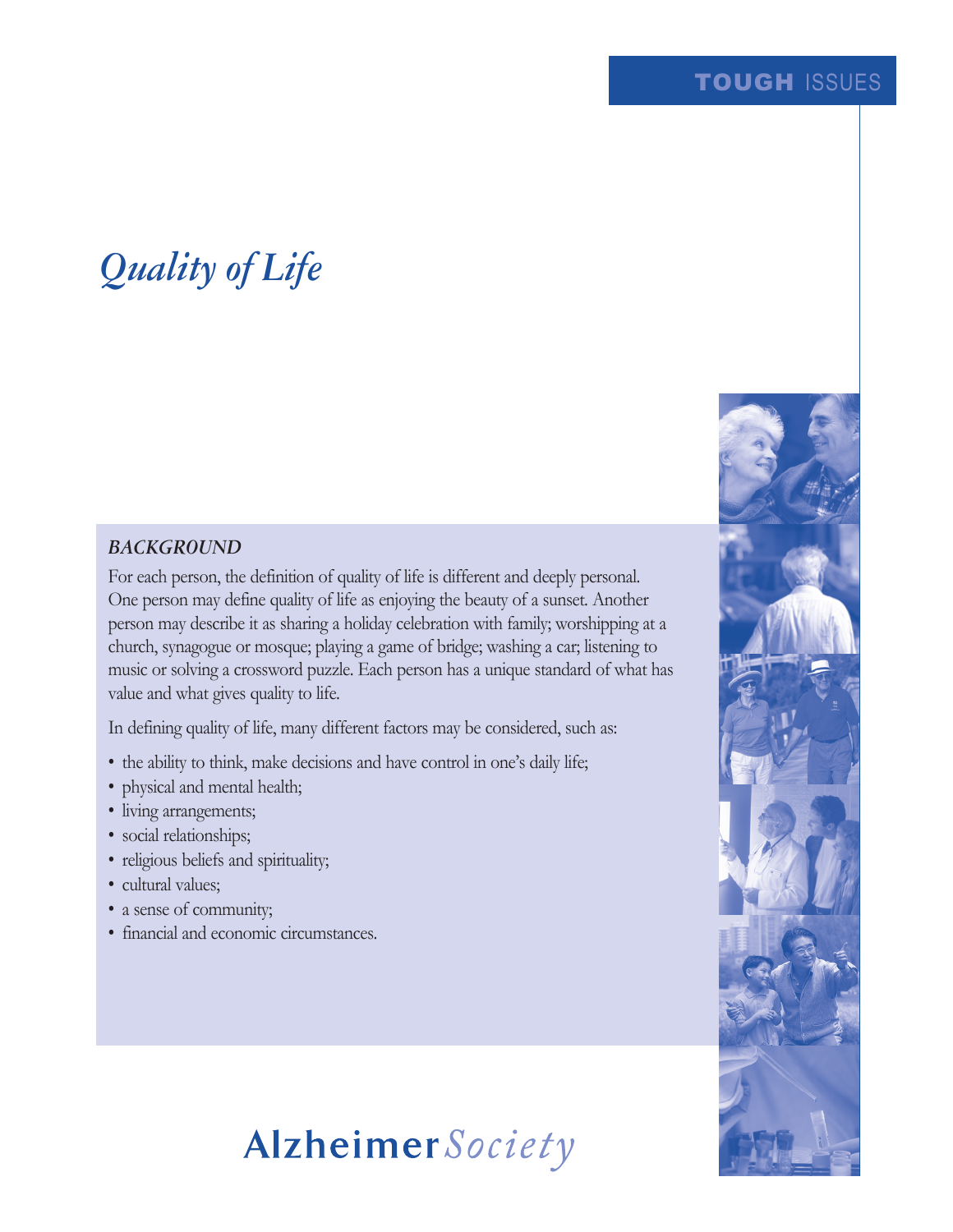## *THE ISSUES*

### *For people with Alzheimer's disease or other dementias:*

*Influencing one's own quality of life:* As the disease progresses, a person will lose many of the abilities considered important to quality of life. Some people think that quality of life is lost once a person is diagnosed with dementia. Others feel that quality of life can be maintained well into the disease process.

People at the early stage of the disease usually know what gives them pleasure and contributes to their sense of well-being. They may seek help to adapt to changing abilities and participate in meaningful activities. However, if the person can no longer communicate or make choices and decisions, then caregivers, family members or health-care providers will need to make them.

### *For family members and caregivers:*

*Determining someone else's quality of life:* Determining how another person would define quality of life is not easy, but it is extremely important. It is vital to avoid imposing one's own personal values and interpretation of quality of life on someone else. The abilities and interests of someone with dementia will change over time. However, every effort should be made, especially as the disease progresses, to provide an optimum quality of life for the person.

*Effects of caregiving:* Many caregivers derive a sense of satisfaction and growth from caregiving but may have difficulty balancing their own needs and those of the person with the disease. The tasks and responsibilities of caring for someone with dementia can have positive and negative effects on the quality of life of family members and caregivers. The degree to which their quality of life is affected may be influenced by:

• the nature (parent, spouse, friend, partner) and strength of the relationship between the person with the disease and the caregiver;

- the personalities of the person with dementia and the caregiver, and the ability of each to adapt to changes caused by the disease;
- the psychological, physical, spiritual and financial resources of the caregiver;
- other day-to-day roles and expectations, such as being an employee, parent, business person, volunteer;
- the caregiver's location & place of residence, in relation to that of the person;
- the opinions, views and demands of people outside the caregiving relationship;
- a health-care system that seems to be placing more responsibilities on caregivers while providing less and less support.

Young children in a caregiver's family may find their own quality of life affected, as they may need support and attention that the caregiver is unable to give.

#### *For health-care professionals:*

*Lack of understanding, training and human resources:*  Some health-care professionals who provide care for people with Alzheimer's disease and other dementias lack an understanding of the issues relating to quality of life. Consequently, they fail to implement preferred care strategies. Long-term care homes may also lack appropriate educational, human and financial resources to provide quality care for people with dementia.

### *PREFERRED CHOICES*

### *Quality of life for people with dementia*

All those who participate in the lives of people with dementia should know or learn that, despite changes and loss of abilities, individuals are able to find pleasure and experience satisfaction. The disease does not remove a person's ability to appreciate, respond to and experience feelings such as anger, fear, joy, love or sadness. Recognizing an individual's abilities, interests and life-long skills helps to maintain and enhance that person's quality of life.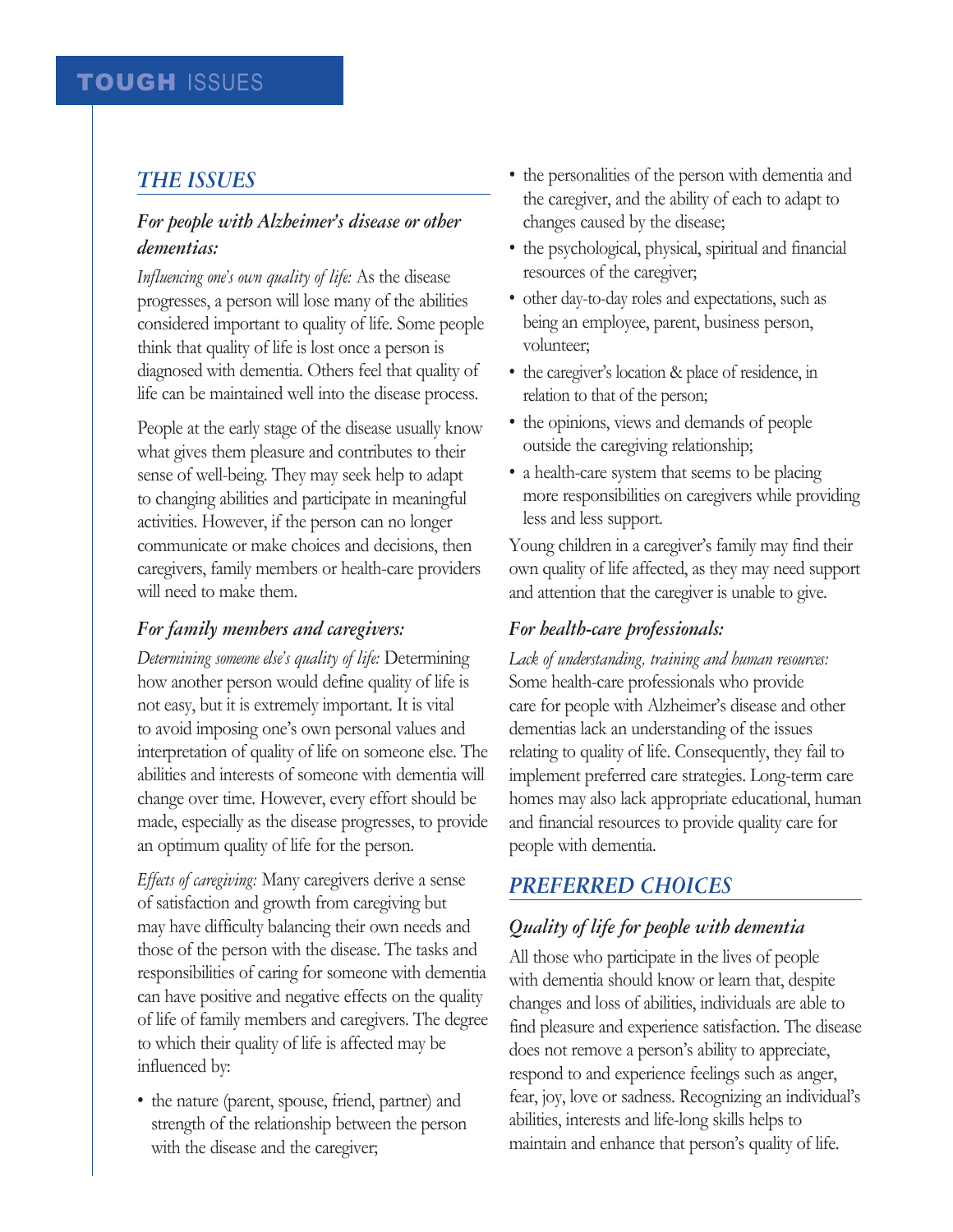## *Quality of life for family members and caregivers*

Family members and caregivers must strike a balance between their own quality of life and the quality of life of the person they are caring for. If they are unable to do so, then those close to them should help them recognize this need for balance.

### *Care strategies for health-care providers*

Health-care providers who provide care to people with dementia must recognize that they play a role in influencing the quality of life of both the person with the disease and the caregiver. Professionals should try to devise care strategies that enhance the quality of life for both.

# *WHAT CAN BE DONE TO ENHANCE THE QUALITY OF LIFE OF PEOPLE WITH ALZHEIMER'S DISEASE OR OTHER DEMENTIAS?*

People with dementia are individuals and need to be treated with respect, integrity, compassion, dignity, and with concern for their privacy and safety. People in the early stages of the disease may need support in finding opportunities to enhance their quality of life. As the disease progresses, preserving the quality of life of the person with the disease will require the provision of appropriate social and physical environments.

Some key elements to consider include:

- Learning about the disease, understanding how it progresses, and knowing how to communicate with the person with the disease; for instance, learning how a particular person's facial expressions convey emotions such as joy and fear.
- Consulting the person to learn more about particular likes, dislikes and opinions; and, when the person is unable to communicate this, talking to someone close to the person who can.
- Knowing the person and being aware of people, activities and things that are known to give pleasure to the person.
- Providing the necessary support to preserve as much independence as possible.
- Building on the person's strengths and abilities, and encouraging a sense of feeling useful & valued.
- Giving the person opportunities to make choices.
- Ensuring that the person's overall health is monitored and assessed, and that appropriate treatments are given. A diagnosis of Alzheimer's disease or other dementia does not automatically prevent the presence of other health concerns and diseases. Failure to treat other illnesses can worsen the symptoms of the disease.
- Providing living space that is safe, familiar and provides a sense of security, while allowing the person to maintain remaining abilities.
- Respecting the need for companionship, including physical intimacy. Relationships with family and friends should be fostered as much as possible.
- Providing care that responds to each person's needs and focuses on abilities rather than losses.
- Acknowledging and recognizing that the person's interests may change over time rather than trying to impose former values and expectations.
- Ensuring that all who provide care for people with dementia recognize that people with the disease are to be valued and should be treated as individuals.
- Recognizing that all actions and behaviours of people with the disease are meaningful and reflect a desire to communicate something.
- Recognizing that the quality of life of the person with the disease is closely linked to the quality of life of the caregiver. As the disease progresses, the connection between the two becomes stronger.